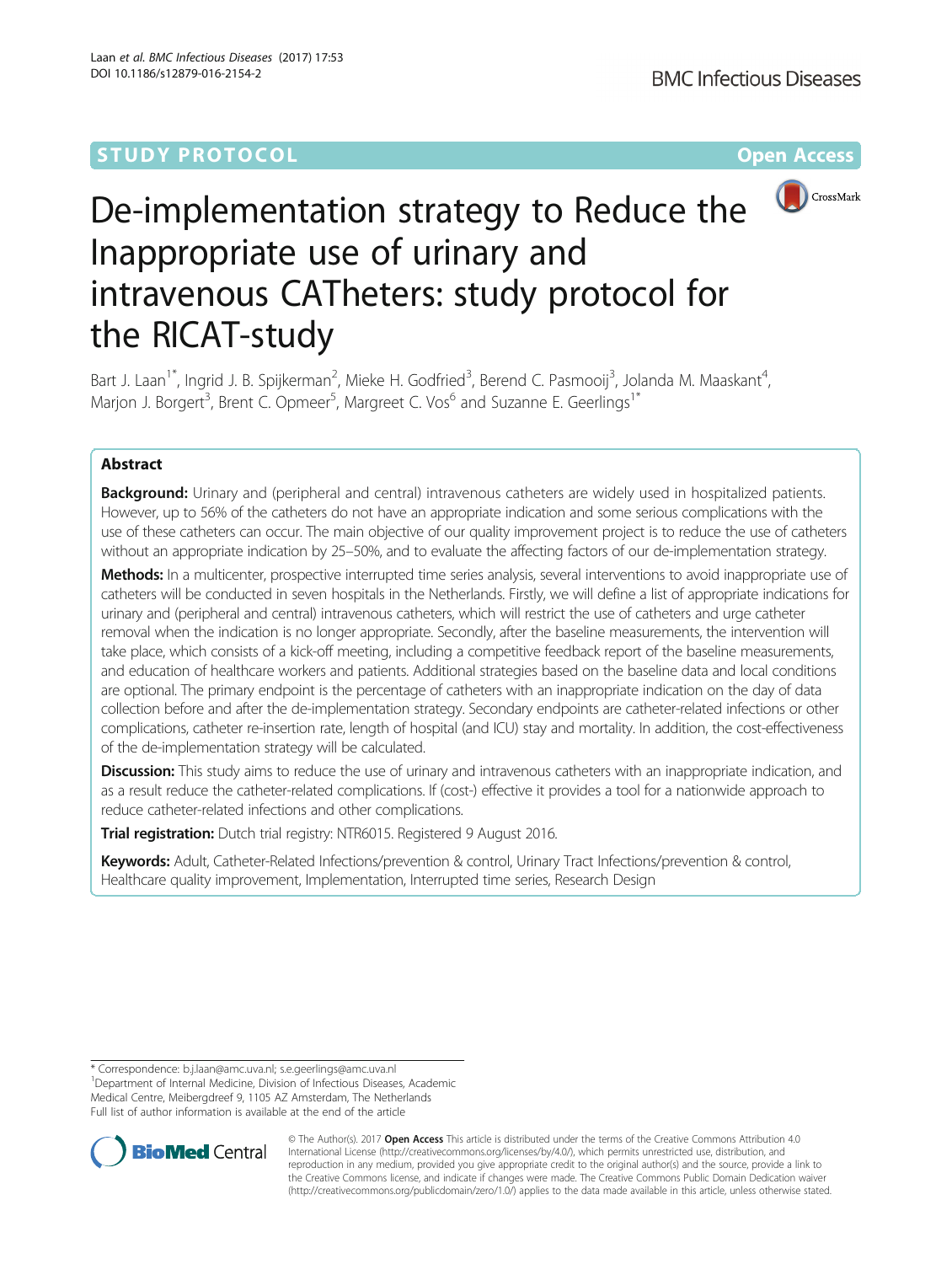#### Background

Healthcare-associated infections (HAIs) are associated with an increased mortality, a longer duration of hospital stay, which results into an increase in substantial costs. The use of invasive medical devices (e.g., urinary catheters, peripheral intravenous catheters (PIVCs) and central venous catheters (CVCs)) are important risk factors for the development of HAIs, which have prevalence of 7.1% measured in a combined point prevalence survey in Europe [[1\]](#page-6-0). So an efficient way to reduce HAIs is to avoid insertion of catheters without an appropriate indication and to reduce the number of catheter days.

In general hospitals 15–25% of patients have an indwelling urinary catheter during their hospital stay. Urinary tract infections are accountable for 40% of all nosocomial infections in Western world hospitals, and 71–80% of these patients had a urinary catheter [\[2](#page-6-0)–[4](#page-6-0)]. Nevertheless, the incidence of unwarranted placement of urinary catheters in hospitalized patients is 14–65% [\[5](#page-6-0)–[10](#page-6-0)].

PIVCs are the most frequently used invasive medical devices in hospitalized patients. However, 25–56% of the PIVCs inserted in the Emergency Department are inappropriate or even unused [[11](#page-6-0)–[16\]](#page-6-0). In a recent study of internal medicine departments in Spain 81.9% of the patients had one or more PIVCs, of which 19% were no longer necessary [\[17\]](#page-6-0). A PIVC can cause serious adverse events, with an incidence rate of catheter-associated bloodstream infection of 0.1% (0.5 per 1000 catheter days) [[18\]](#page-6-0).

Central line-associated bloodstream infections (CLABSIs) are a major problem in intensive care units (ICUs). A meta-analysis shows that implementation of central line bundles to reduce the incidence of CLABSIs are effective and cost saving in ICUs [\[19\]](#page-6-0).

Intervention studies to prevent catheter-related infections Previous research suggests that multiple and wellorganized interventions could reduce the number of HAIs. In a pilot study in our university hospital in the Netherlands 89.2% of the initial indications for urinary catheter use were appropriate. However, after 2–3 days the initial indication was mostly no longer present, resulting into an inappropriate indication, but not to a removal of the catheter. After education and daily assessment of the indication of urinary catheters, the duration of catheterization reduced from 1009 to 672 days in 149 patients (pre-intervention  $n = 74$ , postintervention  $n = 75$ , and the number of catheterassociated urinary tract infections (CAUTI) decreased from 4 to 0 infections per 1000 catheter days ( $p = 0.04$ ). Thereby the median length of hospital stay reduced from 13 to 9 days [\[20](#page-6-0)]. Very recently, a national program (dissemination of information to sponsor organizations and hospitals, data collection, and guidance on key

technical and socioadaptive factors) in 603 US hospitals reduced CAUTI rates by 22% in non-ICUs [[21\]](#page-6-0).

Only a few studies evaluated the effect of interventions to improve the appropriate use of PIVCs. In 1994 a quality improvement project in the internal medicine wards of Minnesota reduced inappropriate use of PIVCs by 63% (43% vs 27%) [[22\]](#page-6-0). Education and feedback to improve PIVC care significantly reduced the PIVCassociated bloodstream infections from 2.2 to 0.44 per 10.000 patients days in 10 non-ICUs [\[23](#page-6-0)]. Furthermore, in a general hospital in Spain the use of unnecessary peripheral and central venous lines decreased from 22.9 to 7.1% after a 1-year training program [[24\]](#page-6-0).

A multifaceted 'bundle' approach (education, hospital protocol, national program, and checklist intervention) to control CVC-associated bloodstream infection in an internal medicine department in Spain showed a decrease of 63.1% (14.1 to 5.2 per 1000 catheter days) [\[25](#page-6-0)].

Prevention of HAIs is an important part of the todays medical practice. However, the risks of the use of urinary catheters and mainly PIVCs are widely underestimated, and in the Netherlands no nationwide program to reduce the catheter-related infections is present.

# Methods and Design

#### **Objectives**

In this de-implementation study we aim for a 25–50% reduction of the number of urinary and (peripheral and central) intravenous catheters without an appropriate indication, which will lead to a reduction of the number of catheter days and catheter-related complications.

#### Study design and setting

The study design is a multicenter, prospective interrupted time series (Fig. 1), which will take place in seven hospitals in the Netherlands (three university and four general hospitals). We aim to reduce 25–50% of the catheters without an appropriate indication by a

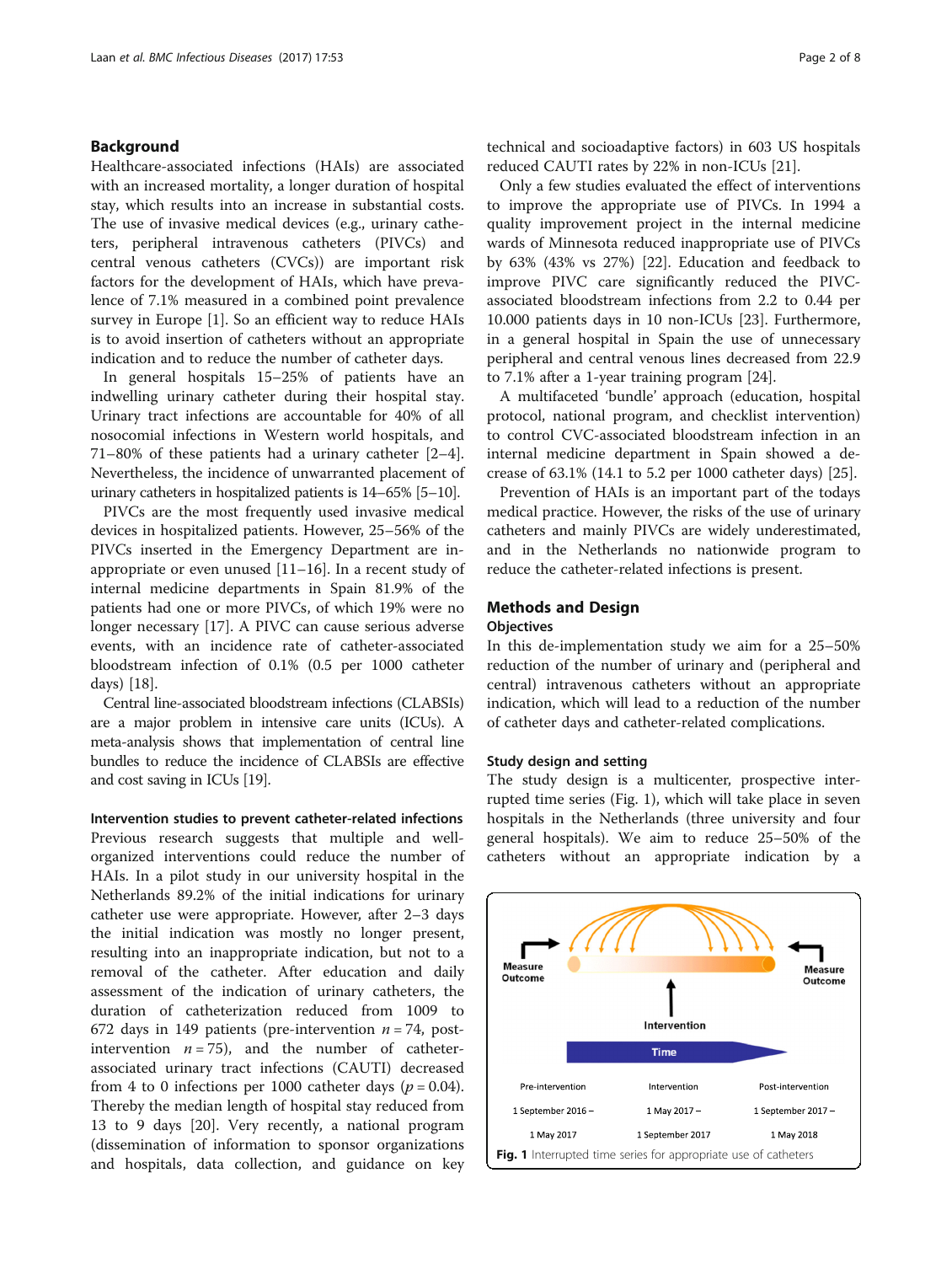<span id="page-2-0"></span>de-implementation strategy of multiple interventions. The clinical data collection will be once per 14 days during 8 months in both the pre- and post-intervention period. During these measurement days all patients with a urinary and/or (peripheral and/or central) intravenous catheter inserted during the hospital stay will be enrolled. The de-implementation strategies will start during a transition period of 4 months, while no patients will be included.

#### Appropriate use of catheters

We defined a list of valid indications for urinary and intravenous catheter placement, based on the literature (Table 1) [[26](#page-6-0)–[29](#page-6-0)]. All other indications are defined as inappropriate.

### Definition of catheter-related infections

We will use the definitions by Centre for Disease Control's (CDC) National Healthcare Safety Network for catheter-related infection (Table [2\)](#page-3-0) [\[30](#page-6-0)]. Thereby we will use probable definitions based on the CDC and the Dutch surveillance system 'Prevention of Nosocomial Infections through Surveillance' (Table [3](#page-4-0)) [[31](#page-6-0)].

#### Patient selection

We will include all patient (≥18 years old) admitted to internal medicine and subspecialties (gastroenterology & hepatology, geriatrics, pulmonology and rheumatology) and all nonsurgical patients admitted to acute medical units, who receive urinary and/or (peripheral and/or

central) intravenous catheter. Patients admitted for elective short stay, terminally ill patients and patients who had all catheters prior to admission will be excluded (Fig. [2\)](#page-4-0).

#### Primary and secondary endpoints

The primary endpoint is the percentage of patients with an inappropriate indication for urinary and intravenous catheter on the days of data collection. Secondary endpoints are catheter-related infections and other complications, catheter reinsertion rate, use of antibiotics, length of hospital stay (and ICU) in days, in hospital mortality, and costs of the de-implementation strategy and the main healthcare costs.

#### Assessments

The presence and indications for the catheter use will be extracted from the medical records in combination with observations of the admitted patients. During the day of measurement the indication of the urinary and/or intravenous catheter and some patient variables will be collected. If there is an unclear indication of a catheter, the investigator will contact one of the healthcare workers (HCWs) to verify this information.

After discharge, the occurrence of catheter-related infections (see Table [3](#page-4-0) for definitions) [[31\]](#page-6-0), with diagnostics and treatment, or other catheter-related complications (measured in registry and by investigator), the number of catheter days, reinsertion rate, use of alternatives for an indwelling urinary catheter (continence garments, condom catheters, intermittent straight catheterization),

| Urinary catheter                                                                                                                    | Peripheral intravenous catheter                                                                       | Central intravenous catheter                                                                                                                                                                                                                        |  |
|-------------------------------------------------------------------------------------------------------------------------------------|-------------------------------------------------------------------------------------------------------|-----------------------------------------------------------------------------------------------------------------------------------------------------------------------------------------------------------------------------------------------------|--|
| Acute urinary retention or bladder outlet<br>obstruction $(≥150$ cc)                                                                | Delivery of peripherally compatible<br>infusate (IV fluids and medications),<br>at least once in 24 h | Delivery of non-peripherally compatible infusate (e.g.,<br>irritants or vesicants), regardless of proposed duration<br>of use                                                                                                                       |  |
| Accurate measurements of urinary output in<br>critically ill patients required for treatment                                        | Transfusion of blood and blood<br>products                                                            | PICC: delivery of peripherally compatible infusate, with a<br>duration of use which will likely confine $\geq 6$ days <sup>b</sup>                                                                                                                  |  |
| Volume measurements of urine output aim for<br>diagnostics (24 h urine), which cannot be<br>assessed by other collection strategies | Injection of contrast fluids                                                                          | Invasive hemodynamic monitoring or requirement to<br>obtain central venous access in critically ill patients<br>-Nontunneled CVC : duration of use will likely confine<br>$<$ 15 days<br>-PICC : duration of use will likely confine $\geq$ 15 days |  |
| Assist in healing of open sacral or perineal<br>wounds in patients with urinary incontinence                                        | Intravenous access for cardiac<br>dysrhythmia                                                         | PICC : Delivery of cyclical or episodic chemotherapy that<br>can be administered through a peripheral vein, provided<br>that the proposed duration of such treatment is $\geq$ 3 months                                                             |  |
| Continuous bladder irrigation for hematuria                                                                                         | PIVC : duration of use will likely<br>confine $\leq$ 5 days                                           | Frequent phlebotomy (every 8 h), provided that the proposed<br>duration of such use is $\geq$ 6 days                                                                                                                                                |  |
| Patient requires prolonged immobilization                                                                                           | Midline: duration of use will likely<br>confine $\leq$ 14 days <sup>a</sup>                           | PICC : Intermittent infusions or infrequent phlebotomy in<br>patients with poor/difficult peripheral venous access,<br>provided that the proposed duration of such use is $\geq 6$ days                                                             |  |
| Palliative care for terminally ill if needed                                                                                        |                                                                                                       | PICC: For infusions or palliative treatment during end-of-life care                                                                                                                                                                                 |  |
| Pre- or postoperative according (local) protocol                                                                                    |                                                                                                       | Tunneled catheter or port : preferred if proposed duration<br>is $\geq$ 31 day                                                                                                                                                                      |  |

<sup>a</sup>Use of PIVCs is preferred over use of midlines for infusion of peripherally compatible infusates up to 5 days

buse of PIVCs or midlines is preferred over use of PICCs for infusion of peripherally compatible infusates up to 14 days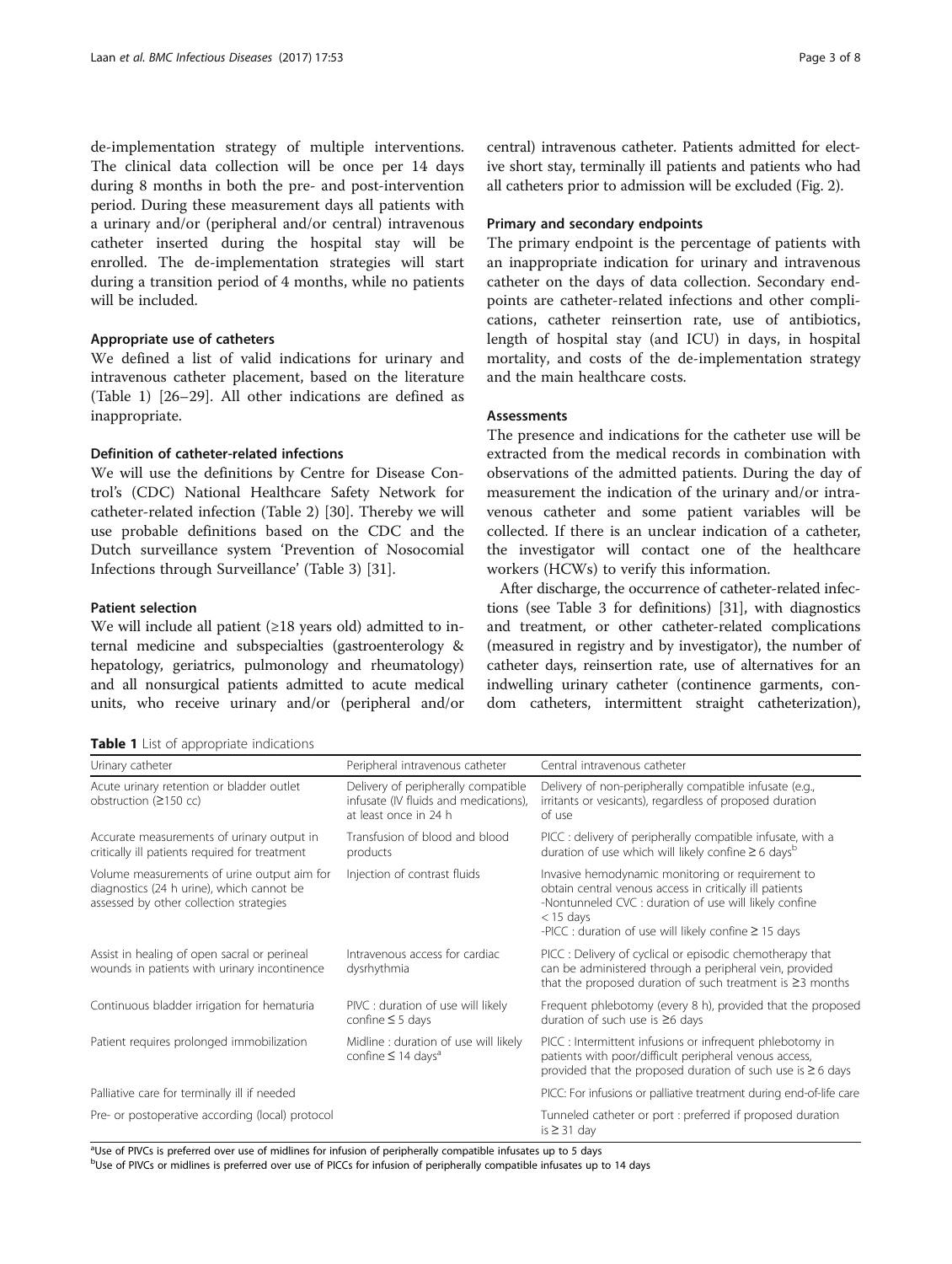<span id="page-3-0"></span>Table 2 Definition of catheter-related infections [[30\]](#page-6-0)

| Catheter-related infection                        | Definition                                                                                                                                                                                                                                                                                                                                                                                                                                                                                                                                                                                                                                                                                                                                                                                                                                                                                                             |
|---------------------------------------------------|------------------------------------------------------------------------------------------------------------------------------------------------------------------------------------------------------------------------------------------------------------------------------------------------------------------------------------------------------------------------------------------------------------------------------------------------------------------------------------------------------------------------------------------------------------------------------------------------------------------------------------------------------------------------------------------------------------------------------------------------------------------------------------------------------------------------------------------------------------------------------------------------------------------------|
| Healthcare-associated infection (HAI)             | Infection where the date of event occurs on or after the 3rd calendar day of admission to an<br>inpatient location, where calendar day 1 is the day of admission                                                                                                                                                                                                                                                                                                                                                                                                                                                                                                                                                                                                                                                                                                                                                       |
| Laboratory-confirmed bloodstream infection (LCBI) | Criterion 1: Patient has a recognized pathogen identified from one or more blood<br>specimens by a culture or non-culture based microbiologic testing method which is<br>performed for purposes of clinical diagnosis or treatment AND organism(s) identified in<br>blood is not related to an infection at another site<br>Criterion 2: Patient has at least one of the following signs or symptoms: fever >38.0 °C,<br>chills, or hypotension AND organism(s) identified from blood is not related to an<br>infection at another site AND the same common commensal (i.e., diphtheroids<br>[Corynebacterium spp. not C. diphtheriae], Bacillus spp. [not B. anthracis], Propionibacterium<br>spp., coagulase-negative staphylococci [including S. epidermidis], viridans group streptococci,<br>Aerococcus spp., and Micrococcus spp.) is identified from two or more blood specimens<br>drawn on separate occasions |
| Central line                                      | An intravascular catheter that terminates at or close to the heart or in one of the great vessels<br>(aorta, pulmonary artery, superior vena cava, inferior vena cava, brachiocephalic veins, internal<br>jugular veins, subclavian veins, external iliac veins, common iliac veins, femoral veins) which is<br>used for infusion, withdrawal of blood, or hemodynamic monitoring                                                                                                                                                                                                                                                                                                                                                                                                                                                                                                                                      |
| Central line-associated BSI (CLABSI)              | A LCBI where the central line was in place for >2 calendar days on the date of event, with<br>day of device placement being Day 1, AND the central line was also in place on the date<br>of event or the day before                                                                                                                                                                                                                                                                                                                                                                                                                                                                                                                                                                                                                                                                                                    |
| Arterial or venous infection (VASC)               | It must meet at least one of the following criteria:<br>1. Patient has organisms from extracted arteries or veins identified by a culture or non-culture<br>based microbiologic testing method which is performed for purposes of clinical diagnosis<br>or treatment.<br>2. Patient has evidence of arterial or venous infection on gross anatomic or histopathologic exam.<br>3. Patient has at least one of the following signs or symptoms: fever (>38.0 °C), pain, erythema,<br>or heat at involved vascular site AND more than 15 colonies cultured from intravascular<br>cannula tip using semiquantitative culture method.<br>4. Patient has purulent drainage at involved vascular site.                                                                                                                                                                                                                       |
| Urinary tract infection (UTI)                     | Patient has at least one of the following signs or symptoms: fever >38.0 °C, suprapubic<br>tenderness, costovertebral angle pain or tenderness, urinary urgency, urinary frequency,<br>dysuria <sup>a</sup> AND urine culture with no more than two species of organisms identified, at least<br>one of which is a bacterium of $\geq 10^5$ CFU/ml                                                                                                                                                                                                                                                                                                                                                                                                                                                                                                                                                                     |
| Indwelling catheter (Foley catheter)              | A drainage tube that is inserted into the urinary bladder through the urethra, is left in place,<br>and is connected to a drainage bag.                                                                                                                                                                                                                                                                                                                                                                                                                                                                                                                                                                                                                                                                                                                                                                                |
| Catheter-associated UTI (CAUTI)                   | A UTI where an indwelling urinary catheter was in place for >2 calendar days on the date<br>of event, with day of device placement being Day 1, AND an indwelling urinary catheter<br>was in place on the date of event or the day before                                                                                                                                                                                                                                                                                                                                                                                                                                                                                                                                                                                                                                                                              |

<sup>a</sup>An indwelling urinary catheter in place could cause patient complaints of frequency, urgency, or dysuria, and therefore these cannot be used as symptoms when catheter is in place

reason for admission, Charlson comorbidity index [[32](#page-7-0)], duration of hospital (and ICU) stay, readmission within 30 days after discharge, and mortality (in hospital or within 30 days after discharge) will be collected from (electronic) medical- and nursing records. Furthermore, the nurse-to-patient ratios and the clinical work experience of residents will be collected.

#### De-implementation strategy

We will use a bundle of interventions (Table [4\)](#page-4-0), since it is known that multiple and well-organized interventions result into better improvements. The main intervention is the dissemination of the list of appropriate indications (Table [1](#page-2-0)), which will restrict the insertion of urinary and intravenous catheters by physicians and nurses. The recommendation will be to remove the catheters without or with an expired valid indication. A local 'champion' (one of the leading physicians) will be appointed to be responsible for the interventions in his or her department. The intervention period will start with a kick-off meeting, where a list of baseline data of the intervention hospital in comparison with the other study hospitals will be presented as a competitive feedback report [\[33](#page-7-0)]. If desired, feedback reports per department could be sent by e-mail to local investigators. Thereby two educational meetings about insertion, care and maintenance of urinary and intravenous catheters will be applied to change HCWs behavior. Furthermore, HCWs will be encouraged and reminded to remove inappropriate catheters by posters, pocket cards and e-mail messages. In addition to other studies, patients will be actively supported by education material to participate in their treatment.

Subsequently, all impeded and promoted factors of this de-implementation strategy for both HCWs and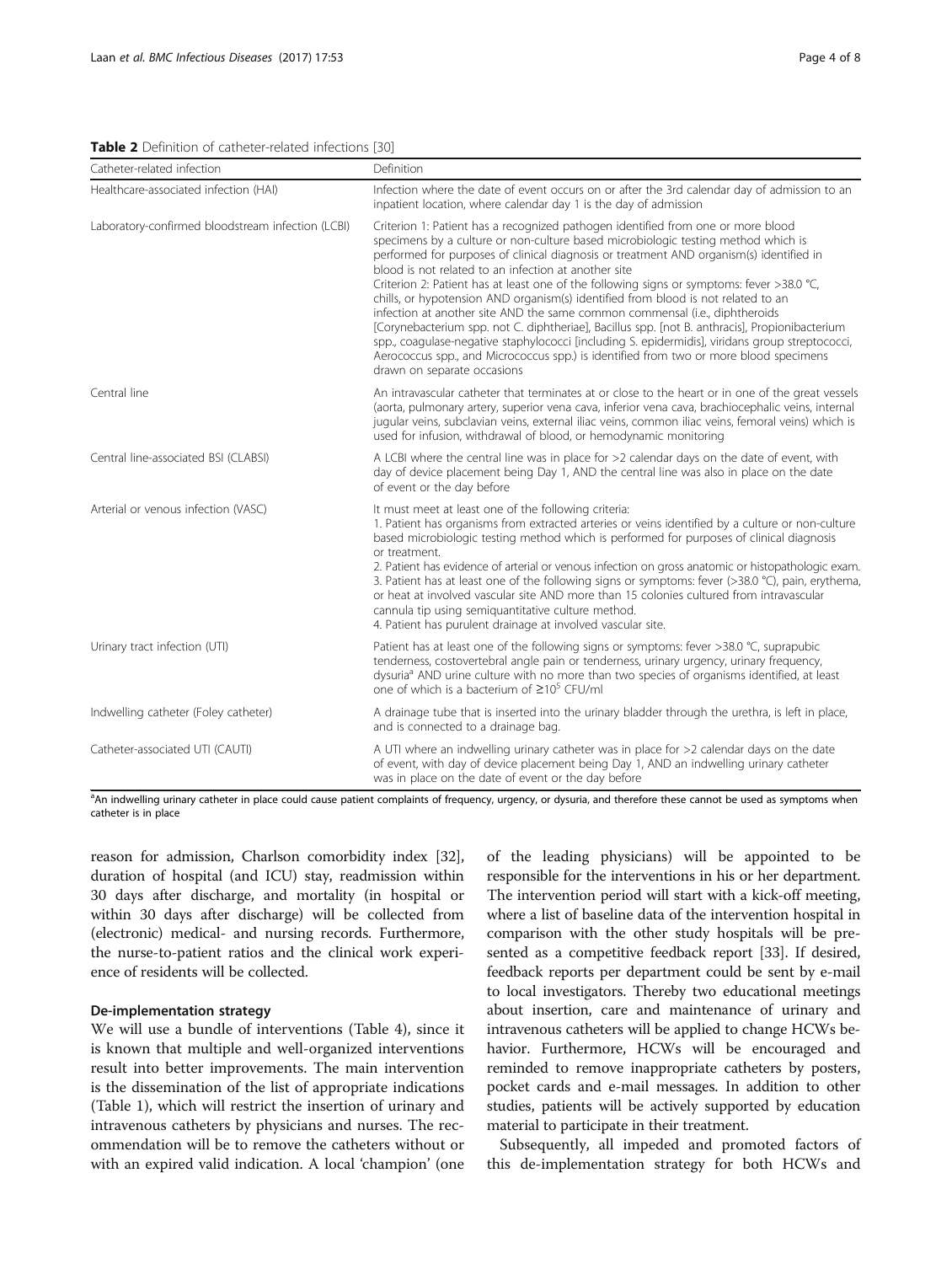<span id="page-4-0"></span>Table 3 Probable definition of catheter-related infections [\[31](#page-6-0)]

| Catheter-related infection                                    | <b>Definition</b>                                                                                                                                                                                                                                                                                                                                                                                                                                                                                                                                                                                                                                                                                                                                                           |
|---------------------------------------------------------------|-----------------------------------------------------------------------------------------------------------------------------------------------------------------------------------------------------------------------------------------------------------------------------------------------------------------------------------------------------------------------------------------------------------------------------------------------------------------------------------------------------------------------------------------------------------------------------------------------------------------------------------------------------------------------------------------------------------------------------------------------------------------------------|
| Probable laboratory-confirmed bloodstream<br>infection (LCBI) | Patient has at least one of the following signs or symptoms: fever $>38.0$ °C, chills, or hypotension AND<br>organism(s) identified from (peripheral) blood or catheter segment is not related to an infection at<br>another site AND defervescence within 48 h of catheter removal or initiation of appropriate<br>antibiotic therapy                                                                                                                                                                                                                                                                                                                                                                                                                                      |
| Probable central line-associated BSL<br>(CLABSI)              | A probable LCBI where the central line was in place for >2 calendar days on the date of event, with<br>day of device placement being Day 1, AND the central line was also in place on the date of event<br>or the day before                                                                                                                                                                                                                                                                                                                                                                                                                                                                                                                                                |
| Phlebitis                                                     | Local pain, warmth, tenderness, erythema, and a palpable cord along the vein OR by positive<br>sonographic examination in conjunction with erythema and edema of the extremity                                                                                                                                                                                                                                                                                                                                                                                                                                                                                                                                                                                              |
| Probable urinary tract infection (UTI)                        | Patient has at least two of the following signs or symptoms: fever >38.0 °C, suprapubic tenderness,<br>costovertebral angle pain or tenderness, urinary urgency, urinary frequency, dysuria <sup>a</sup> AND positive<br>nitrite or leukocyte esterase dipstick test OR pyuria (>10 leukocytes/mm <sup>3</sup> ) OR organism(s) seen in<br>gram straining in not centrifuged urine OR two sequential urine culture $(210^2 \text{ CFU/ml})$ with the<br>same uropathogens (gram negative bacteria or S. saprophyticus) OR urine culture with one species<br>of organism identified ( $\leq 10^5$ CFU/ml) in a patient treated with<br>appropriate antibiotic therapy OR the diagnose 'urinary tract infection' by doctor OR doctor starts<br>appropriate antibiotic therapy |
| Probable catheter-associated UTI (CAUTI)                      | A probable UTI where an indwelling urinary catheter was in place on the date of event or the 7 days before                                                                                                                                                                                                                                                                                                                                                                                                                                                                                                                                                                                                                                                                  |

<sup>a</sup>An indwelling urinary catheter in place could cause patient complaints of frequency, urgency, or dysuria, and therefore these cannot be used as symptoms when catheter is in place



patients will be evaluated by direct observations and interviews. Additional prevention strategies could be applied based on these affecting factors and local conditions in the different hospitals.

If this de-implementation strategy prove to be effective, persistent awareness of the local 'champion' in combination with recurrent surveillance of the appropriate use of catheters and catheter-related infections will improve the sustainability. Thereby the de-implementation rule "No indication = Remove catheter" will be recommended in national guidelines and local protocols.

#### Sample size

The sample size is based on the objective of a 25–50% reduction in the number of invalid indications for both urinary and peripheral intravenous catheters, with a power of 80% and an alpha of 0.05. We excluded CVCs in the sample size, since the use of CVCs in the internal medicine and subspecialties departments is infrequent, but we will include all patients with a CVC in the study. We used the incidence of inappropriate use of the catheters from previous results in similar healthcare systems,

Table 4 De-implementation strategy

| Interventions of de-implementation strategy                                        |  |
|------------------------------------------------------------------------------------|--|
| List of appropriate indications                                                    |  |
| Local 'champion'                                                                   |  |
| Kick-off meeting, including competitive feedback report of baseline data           |  |
| Education meeting for healthcare workers                                           |  |
| Education materials (e.g., posters, pocket cards)                                  |  |
| Patient education materials                                                        |  |
| Optional interventions based on baseline data and local conditions per<br>hospital |  |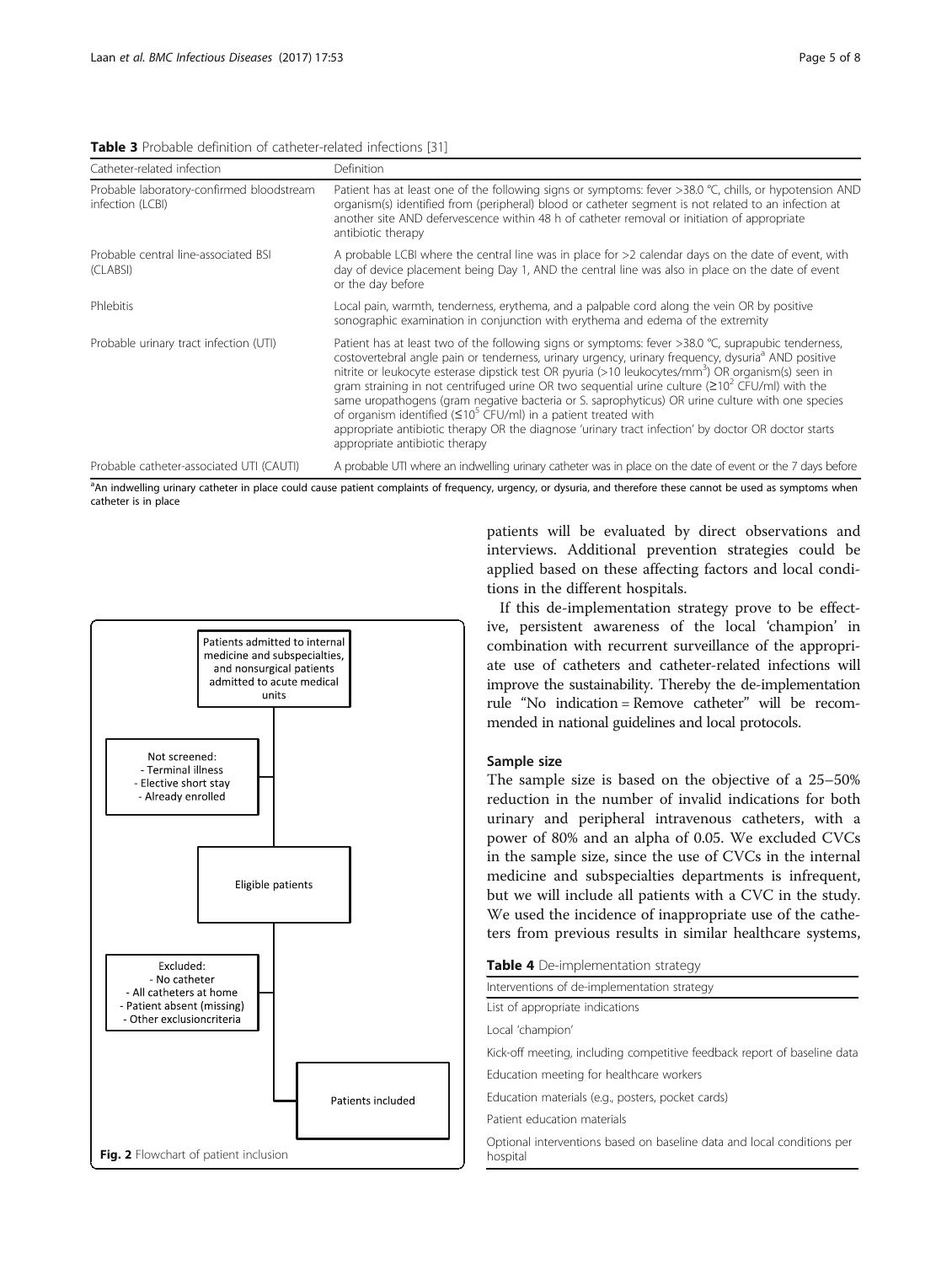which is 40% in urinary catheters [\[2, 20\]](#page-6-0) and 50% in PIVC [[13\]](#page-6-0). This results in 91–376 patients with a urinary catheter, and 66–284 patients with a PIVC. Correlating for 10–15% missing data the sample size is set to respectively 105–410 and 75–300 patients in both preand post-intervention group. This will result in a total sample size of 210–820 patients with a urinary catheter and 150–600 patients with a PIVC. We aim to include this number of patients in each hospital to evaluate the effect of the interventions in each individual hospital.

#### Statistical analysis

Effect evaluation will be performed using SPSS statistics 23. Categorical variables will be presented as frequencies and percentages, and continuous variables as means (with a standard deviation) or medians (with an interquartile range) depending on the data distribution. We will use segmented regression analysis of interrupted time series methods to evaluate the differences between the baseline and intervention group [[34, 35](#page-7-0)]. The data will be adjusted for possible confounders, autocorrelation and the underlying secular trend. We will perform stratified analyses to evaluate the impact of the de-implementation strategy in subpopulations. Figures will be used to visualize the underlying secular trend and the impact of the de-implementation strategy. The difference will also be presented in unadjusted and adjusted rate ratio (RR) with a 95% confidence interval (CI). Differences are considered to be statistically significant with a  $p < 0.05$ .

#### Economic evaluation

The main question for the economic evaluation is if the benefits of a reduction in inappropriate use of catheters, which probably lead to a reduction in catheter-related infections, length of stay and associated costs, outweighed the costs associated with this de-implementation strategy. For feasibility reasons, we will use length of stay on general and ICU wards, readmission within 30 days of discharge, catheter-related complications, representing the main features of the healthcare system, and productivity costs for societal perspective. We will estimate the unit costs for healthcare service based on the prices in the Dutch guideline on healthcare costs [[36](#page-7-0)]. We will divide the de-implementation costs in non-recurrent and recurrent costs. The non-recurrent costs are study-related, such as the costs of development of the de-implementation strategy, material costs, and costs of evaluation of the de-implementation. Recurrent costs are the costs to implement the de-implementation strategy. The primary analysis is a cost-effectiveness analysis, in which the difference in costs of the de-implementation and outcomes between the baseline and intervention group will be estimate using incremental cost-effectiveness ratios (ICERs).

The cost-benefit analysis will be reported as the ratio of de-implementation costs to reduction of healthcare costs (de-implementation costs < reduction healthcare costs). Statistical uncertainty will be evaluated in sensitivity analyses, such as unit costs, preference weights, estimates of effectiveness and discount rate. The result from the economic evaluation will be extrapolated to the national level using a budget impact analysis according to the principles of the report of the International Society for Pharmacoeconomics and Outcome Research Task Force [\[37\]](#page-7-0), conducted from societal perspective and health insurance or national health service perspective.

#### **Discussion**

This study protocol describes the design, deimplementation strategy and evaluation of the 'Reduce the inappropriate use of urinary and intravenous catheters' (RICAT)-study. It could prevent the inappropriate use of urinary and intravenous catheters. If cost-effective it provides a tool for a nationwide approach to reduce catheter-related infections and healthcare costs.

A potential limitation of an interrupted time series design is the nonexistence of a control group. However, this quasi-experimental design is considered to be one of the most effective and powerful designs when randomization is not desirable or possible [[34\]](#page-7-0). Another limitation is the inability to evaluate the impact of an individual intervention. In order to estimate the impact of a single de-implementation strategy there should be enough time between the different intervention periods, which is not possible in our study. Nevertheless, the interventions are well suitable for a broad de-implementation in other hospitals.

#### Abbreviations

CAUTI: Catheter-associated urinary tract infection; CLABSI: Central line-associated bloodstream infection; CVC: Central venous catheter; HAI: Healthcare-associated infection; HCW: Healthcare worker; ICU: Intensive care unit; PIVC: Peripheral intravenous catheter

#### Acknowledgements

Not applicable.

#### Funding

This study is funded by the Netherlands Organisation for Health Research and Development (ZonMw) grant 8392010022. They have no role in the study design or analysis.

#### Availability of data and materials

Not applicable.

#### Authors' contributions

BJL, IJBS, MHG, MCV and SEG designed the study and drafted the manuscript. SEG arranged the funding application. BJL, JMM and BCO outlined the statistical and economic analysis. All authors read and approved the final version of the manuscript.

#### Competing interests

The authors declare that they have no competing interests.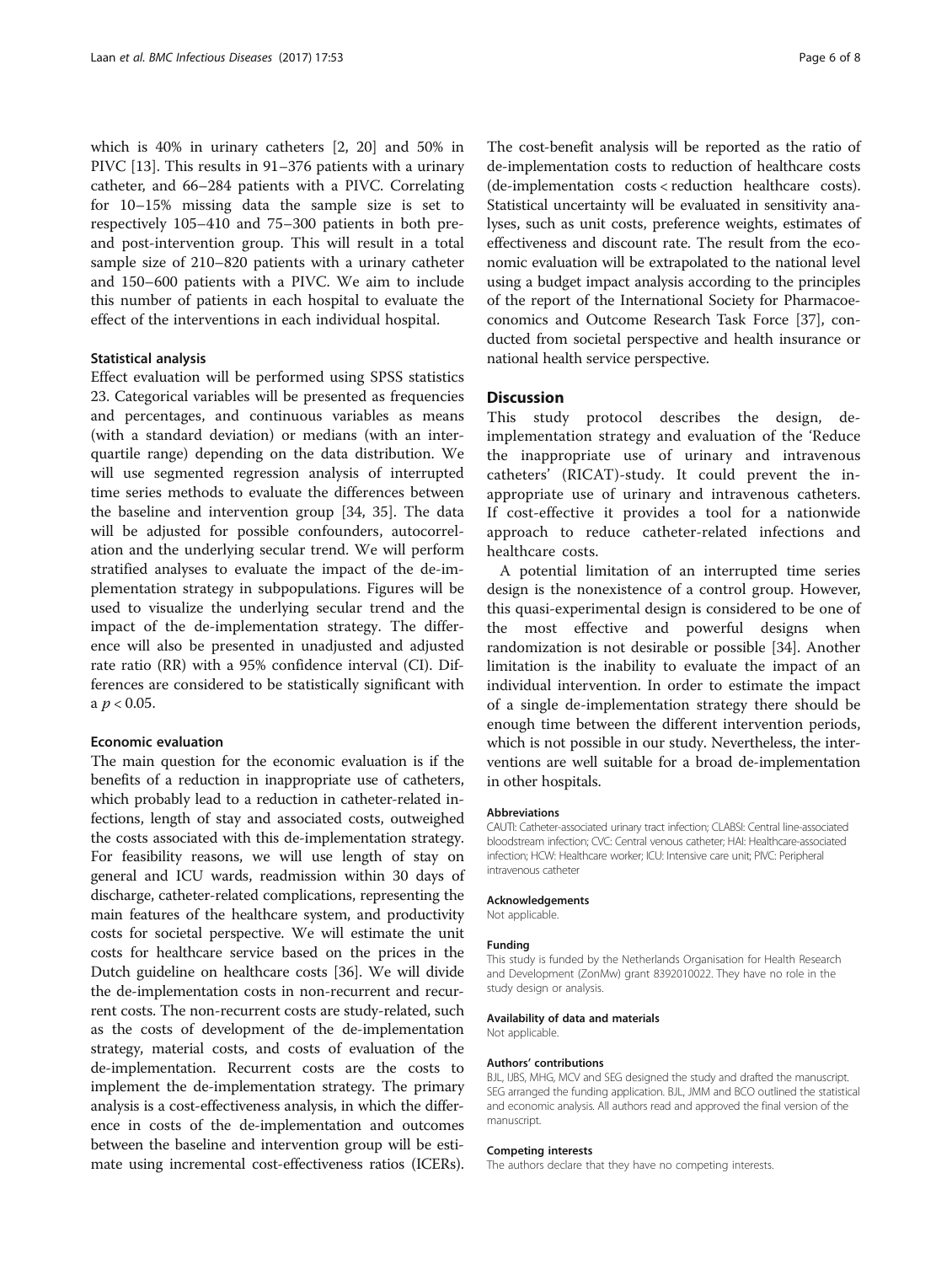#### <span id="page-6-0"></span>Consent for publication

Not applicable.

#### Ethics approval and consent to participate

The project protocol was assessed by the Medical Ethics Research Committee of the Academic Medical Centre. They determined that this quality improvement project does not meet the definition of medical research involving human subjects. Local feasibility is approved by the Board of Directors in all study hospitals. Data collection will be anonymous and no informed consent is required.

#### Author details

<sup>1</sup>Department of Internal Medicine, Division of Infectious Diseases, Academic Medical Centre, Meibergdreef 9, 1105 AZ Amsterdam, The Netherlands. <sup>2</sup>Department of Medical Microbiology, Academic Medical Centre, Meibergdreef 9, 1105 AZ Amsterdam, The Netherlands. <sup>3</sup>Department of Internal Medicine, Academic Medical Centre, Meibergdreef 9, 1105 AZ Amsterdam, The Netherlands. <sup>4</sup> Department of Clinical Epidemiology, Biostatistics and Bioinformatics, Medical Faculty, Academic Medical Center, University of Amsterdam, Meibergdreef 9, 1105 AZ Amsterdam, The Netherlands. <sup>5</sup>Clinical Research Unit, Academic Medical Centre, Meibergdreef 9, 1105 AZ Amsterdam, The Netherlands. <sup>6</sup>Department of Medical Microbiology and Infectious Diseases, Erasmus University Medical Center, 's-Gravendijkwal 230, 3015 CE Rotterdam, The Netherlands.

#### Received: 23 November 2016 Accepted: 22 December 2016 Published online: 10 January 2017

#### References

- 1. Zarb P, Coignard B, Griskeviciene J, Muller A, Vankerckhoven V, Weist K, Goossens MM, Vaerenberg S, Hopkins S, Catry B, Monnet DL, Goossens H, Suetens C, National Contact Points for the ECDC pilot point prevalence survey, Hospital Contact Points for the ECDC pilot point prevalence survey. The European Centre for Disease Prevention and Control (ECDC) pilot point prevalence survey of healthcare-associated infections and antimicrobial use. Euro Surveill. 2012;17(46). PMID 23171822. [http://www.eurosurveillance.org/](http://www.eurosurveillance.org/ViewArticle.aspx?ArticleId=20316) [ViewArticle.aspx?ArticleId=20316](http://www.eurosurveillance.org/ViewArticle.aspx?ArticleId=20316).
- 2. Hooton TM, Bradley SF, Cardenas DD, Colgan R, Geerlings SE, Rice JC, Saint S, Schaeffer AJ, Tambayh PA, Tenke P, et al. Diagnosis, prevention, and treatment of catheter-associated urinary tract infection in adults: 2009 International Clinical Practice Guidelines from the Infectious Diseases Society of America. Clin Infect Dis. 2010;50(5):625–63.
- 3. System N. National Nosocomial Infections Surveillance (NNIS) System Report, data summary from January 1992 through June 2004, issued October 2004. Am J Infect Control. 2004;32(8):470–85.
- 4. Haley RW, Hooton TM, Culver DH, Stanley RC, Emori TG, Hardison CD, Quade D, Shachtman RH, Schaberg DR, Shah BV, et al. Nosocomial infections in U.S. hospitals, 1975–1976: estimated frequency by selected characteristics of patients. Am J Med. 1981;70(4):947–59.
- 5. Schuur JD, Chambers JG, Hou PC. Urinary catheter use and appropriateness in U.S. emergency departments, 1995–2010. Acad Emerg Med. 2014;21(3):292–300.
- 6. Greene MT, Fakih MG, Fowler KE, Meddings J, Ratz D, Safdar N, Olmsted RN, Saint S. Regional variation in urinary catheter use and catheter-associated urinary tract infection: results from a national collaborative. Infect Control Hosp Epidemiol. 2014;35 Suppl 3:S99–s106.
- 7. Fakih MG, Watson SR, Greene MT, Kennedy EH, Olmsted RN, Krein SL, Saint S. Reducing inappropriate urinary catheter use: a statewide effort. Arch Intern Med. 2012;172(3):255–60.
- Knoll BM, Wright D, Ellingson L, Kraemer L, Patire R, Kuskowski MA, Johnson JR. Reduction of inappropriate urinary catheter use at a Veterans Affairs hospital through a multifaceted quality improvement project. Clin Infect Dis. 2011;52(11):1283–90.
- 9. Holroyd-Leduc JM, Sen S, Bertenthal D, Sands LP, Palmer RM, Kresevic DM, Covinsky KE, Seth Landefeld C. The relationship of indwelling urinary catheters to death, length of hospital stay, functional decline, and nursing home admission in hospitalized older medical patients. J Am Geriatr Soc. 2007;55(2):227–33.
- 10. Jain P, Parada JP, David A, Smith LG. Overuse of the indwelling urinary tract catheter in hospitalized medical patients. Arch Intern Med. 1995;155(13):1425–9.
- 11. Limm EI, Fang X, Dendle C, Stuart RL, Egerton Warburton D. Half of all peripheral intravenous lines in an Australian tertiary emergency department are unused: pain with no gain? Ann Emerg Med. 2013;62(5):521–5.
- 12. Goransson KE, Johansson E. Indication and usage of peripheral venous catheters inserted in adult patients during emergency care. J Vasc Access. 2011;12(3):193–9.
- 13. Abbas SZ, de Vries TK, Shaw S, Abbas SQ. Use and complications of peripheral vascular catheters: a prospective study. Br J Nurs. 2007;16(11):648. 650, 652.
- 14. Velasco Diaz L, Fernandez Gonzalez B, Garcia Rios S, Hernandez del Corro E. The evaluation of unnecessary venous access ports in an emergency service. Med Clin (Barc). 2000;114(3):89–90.
- 15. Henderson RA, Thomson DP, Bahrs BA, Norman MP. Unnecessary intravenous access in the emergency setting. Prehosp Emerg Care. 1998;2(4):312–6.
- 16. Lederle FA, Parenti CM, Berskow LC, Ellingson KJ. The idle intravenous catheter. Ann Intern Med. 1992;116(9):737–8.
- 17. Guembe M, Perez-Granda MJ, Capdevila JA, Barberan J, Pinilla B, Martin-Rabadan P, Bouza E. Nationwide study on the use of intravascular catheters in internal medicine departments. J Hosp Infect. 2015;90(2):135–41.
- 18. Maki DG, Kluger DM, Crnich CJ. The risk of bloodstream infection in adults with different intravascular devices: a systematic review of 200 published prospective studies. Mayo Clin Proc. 2006;81(9):1159–71.
- 19. Ista E, van der Hoven B, Kornelisse RF, van der Starre C, Vos MC, Boersma E, Helder OK. Effectiveness of insertion and maintenance bundles to prevent central-line-associated bloodstream infections in critically ill patients of all ages: a systematic review and meta-analysis. Lancet Infect Dis. 2016;16:724–34.
- 20. Janzen J, Buurman BM, Spanjaard L, de Reijke TM, Goossens A, Geerlings SE. Reduction of unnecessary use of indwelling urinary catheters. BMJ quality & safety. 2013;22(12):984–8.
- 21. Saint S, Greene MT, Krein SL, Rogers MA, Ratz D, Fowler KE, Edson BS, Watson SR, Meyer-Lucas B, Masuga M, et al. A program to prevent catheter-associated urinary tract infection in acute care. N Engl J Med. 2016;374(22):2111–9.
- 22. Parenti CM, Lederle FA, Impola CL, Peterson LR. Reduction of unnecessary intravenous catheter use. Internal medicine house staff participate in a successful quality improvement project. Arch Intern Med. 1994;154(16):1829–32.
- 23. Fakih MG, Jones K, Rey JE, Berriel-Cass D, Kalinicheva T, Szpunar S, Saravolatz LD. Sustained improvements in peripheral venous catheter care in nonintensive care units: a quasi-experimental controlled study of education and feedback. Infect Control Hosp Epidemiol. 2012;33(5):449–55.
- 24. Perez-Granda MJ, Guembe M, Rincon C, Munoz P, Bouza E. Effectiveness of a training program in compliance with recommendations for venous lines care. BMC Infect Dis. 2015;15:296.
- 25. Garcia-Rodriguez JF, Alvarez-Diaz H, Vilarino-Maneiro L, Lorenzo-Garcia MV, Canton-Blanco A, Ordonez-Barrosa P, Marino-Callejo AI, Sesma-Sanchez P. Epidemiology and impact of a multifaceted approach in controlling central venous catheter associated blood stream infections outside the intensive care unit. BMC Infect Dis. 2013;13:445.
- 26. Meddings J, Saint S, Fowler KE, Gaies E, Hickner A, Krein SL, Bernstein SJ. The Ann arbor criteria for appropriate urinary catheter use in hospitalized medical patients: results obtained by using the RAND/UCLA appropriateness method. Ann Intern Med. 2015;162(9 Suppl):S1–34.
- 27. Gould CV, Umscheid CA, Agarwal RK, Kuntz G, Pegues DA. Guideline for prevention of catheter-associated urinary tract infections 2009. Infect Control Hosp Epidemiol. 2010;31(4):319–26.
- 28. Chopra V, Flanders SA, Saint S, Woller SC, O'Grady NP, Safdar N, Trerotola SO, Saran R, Moureau N, Wiseman S, et al. The Michigan Appropriateness Guide for Intravenous Catheters (MAGIC): results from a multispecialty panel using the RAND/UCLA appropriateness method. Ann Intern Med. 2015; 163(6 Suppl):S1–40.
- 29. O'Grady NP, Alexander M, Burns LA, Dellinger EP, Garland J, Heard SO, Lipsett PA, Masur H, Mermel LA, Pearson ML, et al. Guidelines for the prevention of intravascular catheter-related infections. Clin Infect Dis. 2011;52(9):e162–93.
- 30. CDC. National Healthcare Safety Network (NHSN) Overview. 2016. [https://](https://www.cdc.gov/nhsn/pdfs/pscmanual/pcsmanual_current.pdf) [www.cdc.gov/nhsn/pdfs/pscmanual/pcsmanual\\_current.pdf](https://www.cdc.gov/nhsn/pdfs/pscmanual/pcsmanual_current.pdf). Accessed 26 May 2016.
- 31. PREZIES. Definities ziekenhuisinfecties Module Prevalentieonderzoek ziekenhuizen. 2016. [http://www.rivm.nl/Onderwerpen/P/PREZIES/](http://www.rivm.nl/Onderwerpen/P/PREZIES/Prevalentieonderzoek_Ziekenhuizen/Protocol_Prevalentieonderzoek_Ziekenhuizen/Prevalentieonderzoek_Bijlage_2_definities_2016.org)